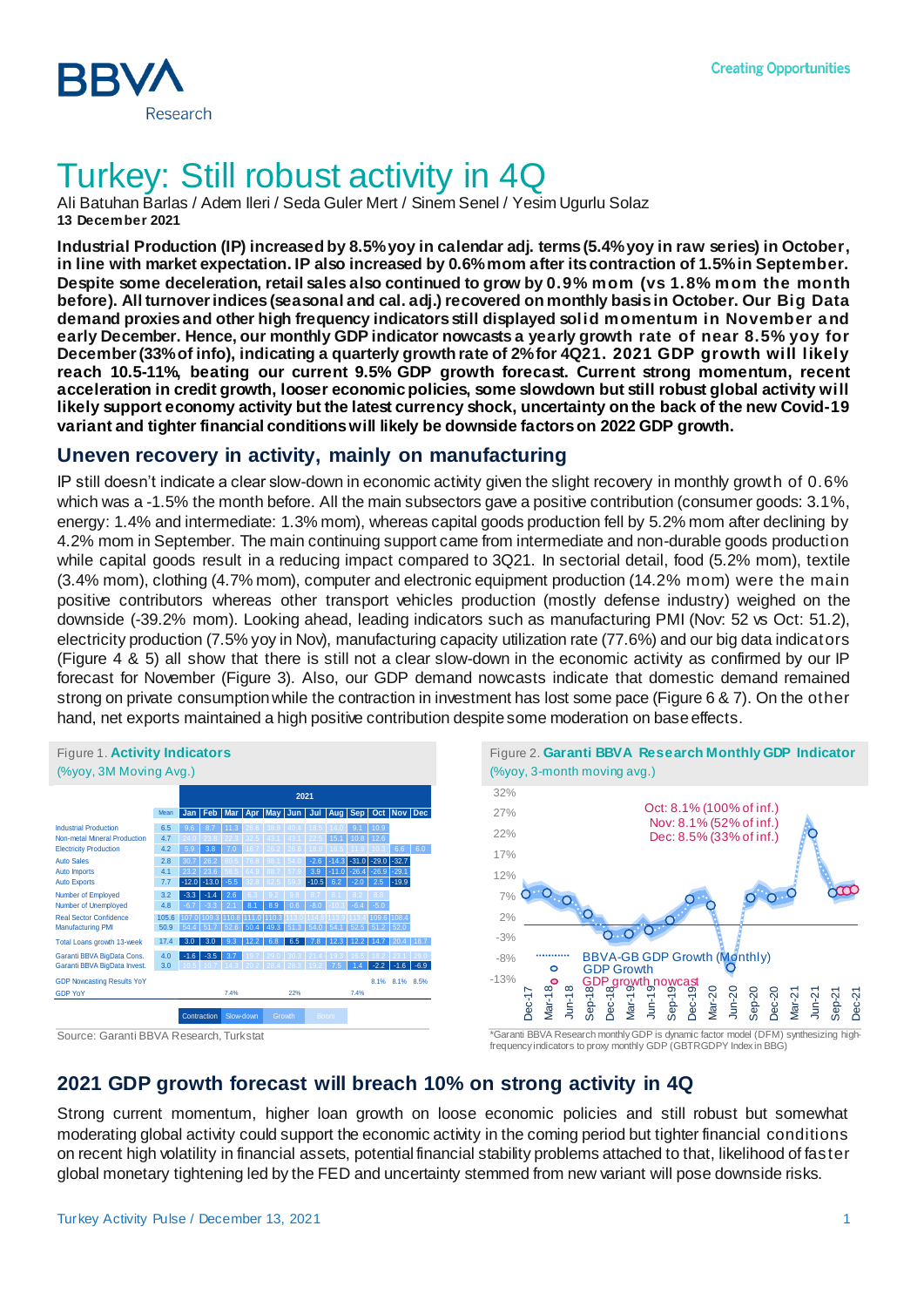









Figure 7. **BBVA Monthly Investment Nowcast** (3m yoy) Figure 8. **BBVA Monthly Net Exports Nowcast** (cont. pp)









Source: Garanti BBVA Research, Turkstat Source: BBVA Research Turkey, GBTRCGDPY Index in Bloomberg



Bloomberg